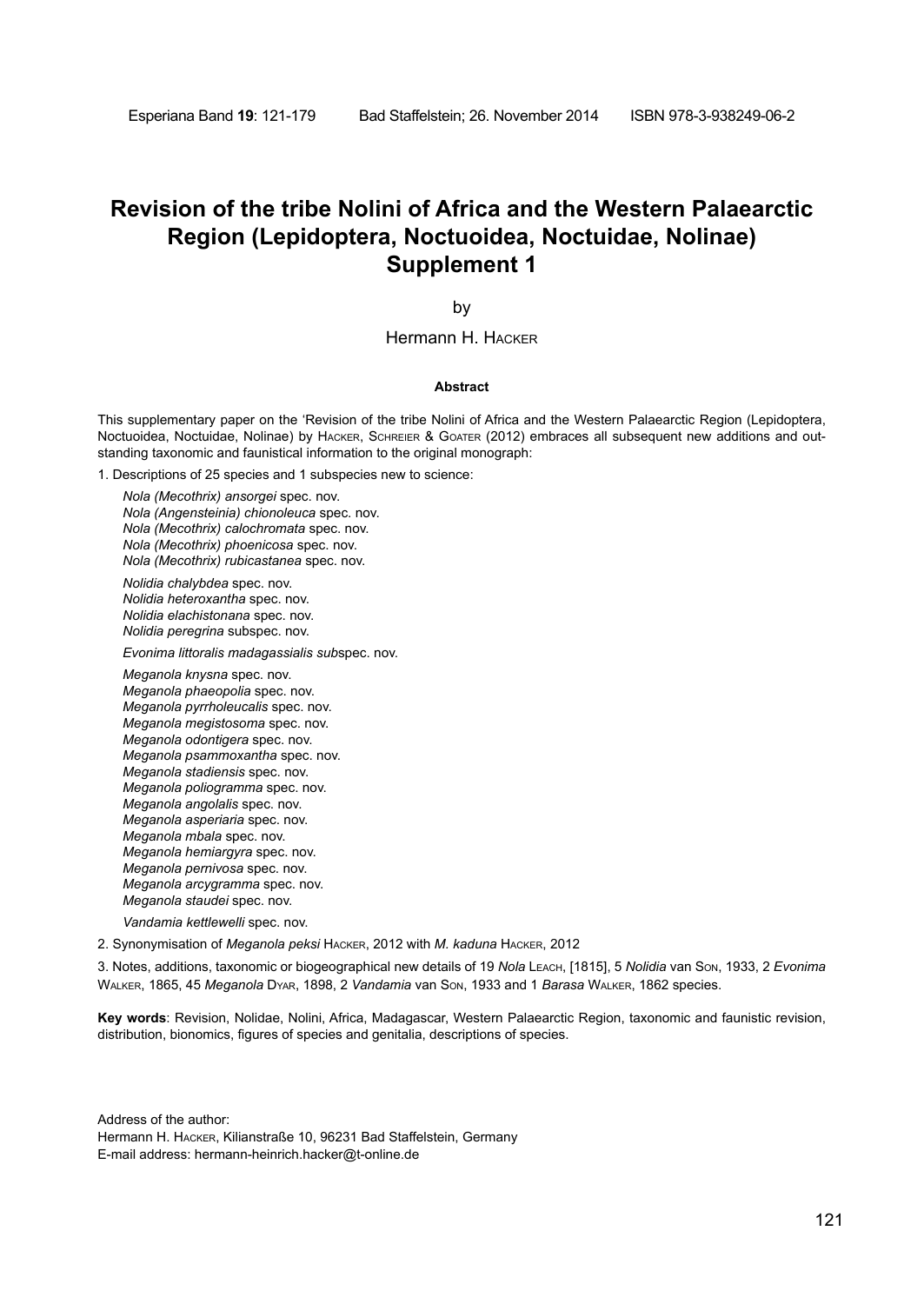## **Introduction**

The Nolini (Lepidoptera, Noctuidae *sensu lato*, Nolinae, Nolini) of Africa, Madagascar and the Western Palaearctic Region were reviewed by HACKER, SCHREIER & GOATER (2012). Their status and relationships were discussed in diagnoses of each genus, subgenus and species. The treatment covered 427 species distributed over 8 genera. For each species type specimen, type series and all available specimens, distributed over numerous museums and private collections, had been checked. A diagnosis and the geographical range were given, and where known, habitat preference and biology.

All species were presented with their full name and references to the original description, fully referenced synonyms; special emphasis was given to the descriptions of genitalic features. For each species colour photos of adults, figures of male and female genitalia, and in many cases distribution maps were provided.

The comprehensive Revision included descriptions of 2 genera, 2 subgenera, 253 species and 14 subspecies.

 It was clear from the outset that such a large and hitherto more or less neglected tribe could not be completely elabourated. Already during the course of the treatment of the genera and species a larger number of species were omitted because of lack material, usually the male sex or material in sufficiently good condition. Although a huge amount of material has been checked so far, other still unknown species are surely present in other museums, private collections or amongst newly collected material, mainly from the African rain forests. The present contribution provides supplements and additions to the list, following the chronological order

of the Revision and using the same kind of approach, including the introductory predefinitions noted in the chapters "Materials and Methods" and "General classification of the African Nolini".

#### **Acknowledgements**

I am sincerely indebted to the following gentlemen for all the kind help, advice, information, and for loan of material for study and illustration: Leif Aarvik (Oslo, Norway); Ugo Dall'Asta (MRAC); Michael Fibiger † (Sorø, Denmark), Axel Hausmann (ZSM); Martin Honey (BMNH); Ole Karsholt and Niels Peder Kristensen (ZMUK), Martin Lödl (NHMW), Wolfram Mey (NHMU); Joël Minet (MNHN); Wolfgang Nässig (SNG, Frankfurt); Aidas Saldaitis (Vilnius, Lithuania); Wolfgang Speidel (Olching, Germany/ MW), Hermann S. Staude (Magaliesburg, RSA), Thomas WITT (München, Germany/MW), Alberto ZILLI (BMNH).

I am again sincerely grateful to Barry Goater who provided useful critical comments and corrected the English language.

## **Abbreviations**

| <b>BMNH</b> | British Museum (Natural History), London                  |
|-------------|-----------------------------------------------------------|
| CМ          | Carnegie Museum of Natural History, Pittsburgh            |
| <b>MNHN</b> | Museum National d'Histoire Naturelle. Paris               |
| <b>MRAC</b> | Musee Royal de l'Afrique Centrale, Tervuren               |
| <b>MW</b>   | Museum Witt. München                                      |
| <b>NHMU</b> | Naturhistorisches Museum der Humboldt-Universität, Berlin |
| <b>NHMW</b> | Naturhistorisches Museum. Wien                            |
| <b>NRM</b>  | Naturhistoriska Riksmuseet. Stockholm                     |
| <b>TMP</b>  | Transvaal Museum, Pretoria                                |
| <b>ZMUK</b> | Zoological Museum of the University, Copenhagen           |
| <b>ZSM</b>  | Zoologische Staatssammlung, München                       |
| <b>BOLD</b> |                                                           |
| CCDB        | Barcode of Life Data Systems                              |
|             | Canadian Centre for DNA Barcoding                         |
| <b>RCA</b>  | Central African Republic                                  |
| <b>RSA</b>  | Republic of South Africa                                  |
| <b>UAE</b>  | <b>United Arab Emirates</b>                               |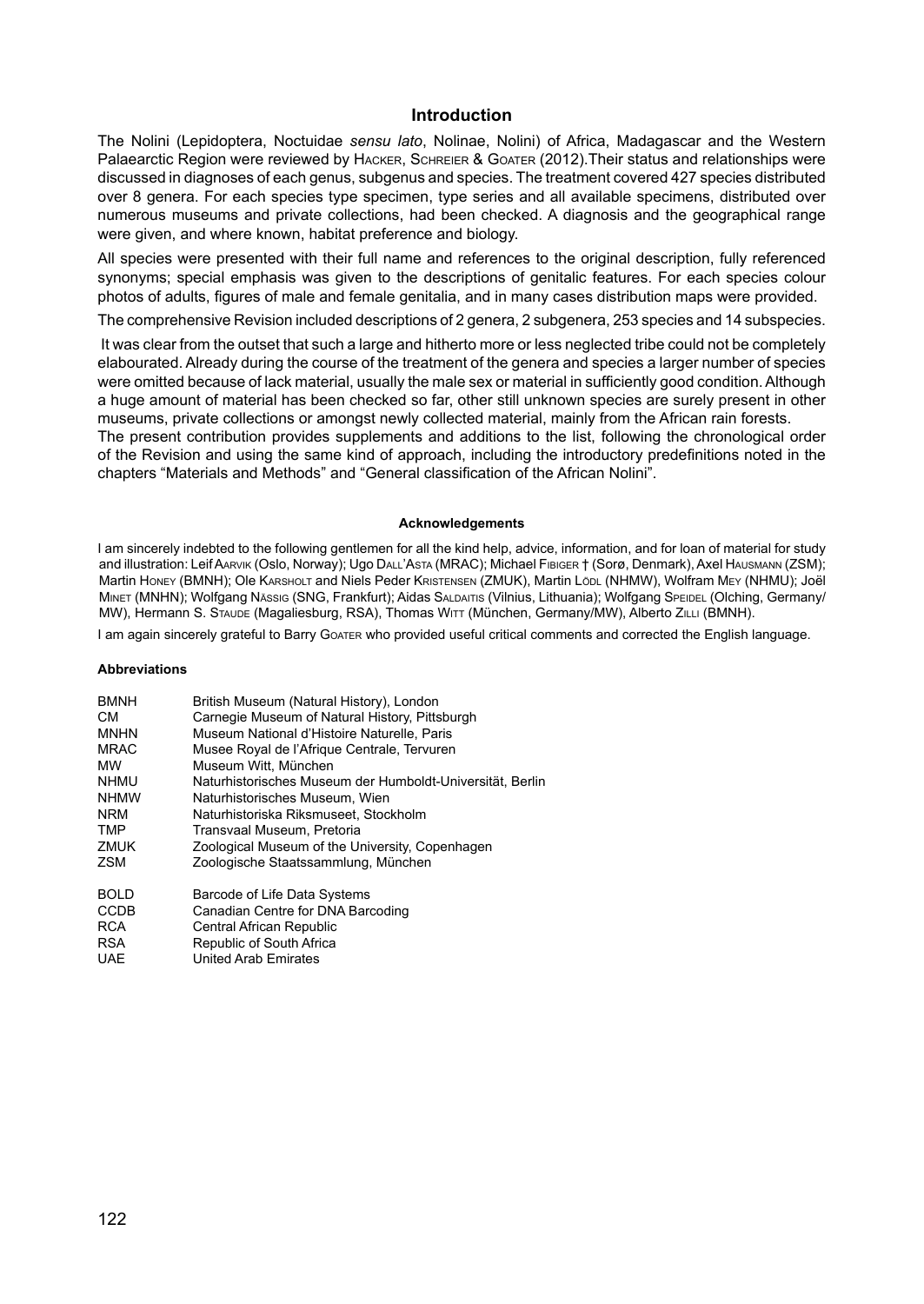## p. 41 **The** *N. chlamitulalis* **species-group**

## *Nola (Nola) infantula KITT, 1926*

*Nola chlamitulalis infantula* Kitt, 1926, Verh. K. K. Zoolog.-Botan. Ges. Wien **74-75**: [180]. L. t.: [France] Corse, Col de Vergio

## **Material checked**

France 1  $\frac{6}{7}$ , paralectotype, "Corse, Col de Vergio, vii 1925" **(A)** (ex coll. Bu-BAÇEK; MW);

## **Note**

One paralectotype specimen, deposited in MW, is figured here.

## p. 48

## *Nola* (*Nola*) *duercki* (Zerny, 1935)

*Celama Dürcki* Zerny, 1935, Mém. Soc. Sci. Nat. Maroc **42**: 95, pl. 1, fig. 32. L. t.: Morocco, Hoher Atlas, Iminene-Tal, Areg-Amsekrou

### **Material checked**

Morocco 1  $\sigma$ , lectotype, "Mauretania central, Atlas major, Areg-Amsakrou, Iminen-Tal, 2000m, 22.vi.1933 (leg. H. Dürck)" **(B)**  (MW);

## **Note**

The lectotype specimen, deposited in MW, is figured here.

## p. 49

## *Nola* (*Nola*) *holsatica* Sauber, 1916

*Nola centonalis var. holsatica* Sauber, 1916, Internationale Entomologische Zeitschrift, Guben **10**: 97. L. t.: [Germany] Holstein = *Nola centonalis contrarialis* Heydemann, 1934, Internationale Entomologische Zeitschrift, Guben **27**: 420, pl. 1, fig. 20. L. t.: [Germany] Schleswig-Holstein, Amrum

### **Material checked**

Germany 1  $\delta$ , 1  $\frac{1}{3}$ , cotypes of *Nola centonalis contrarialis* Heydemann, 1934, "Schleswig-Holstein, Amrum, 5./6.vii.[19]30 (leg. Heydemann}" **(C, D)** (MW);

## **Note**

The two syntype specimens of *Nola centonalis contrarialis* HEYDEMANN, 1934, deposited in MW, are figured here.



**Transa** 



**A**



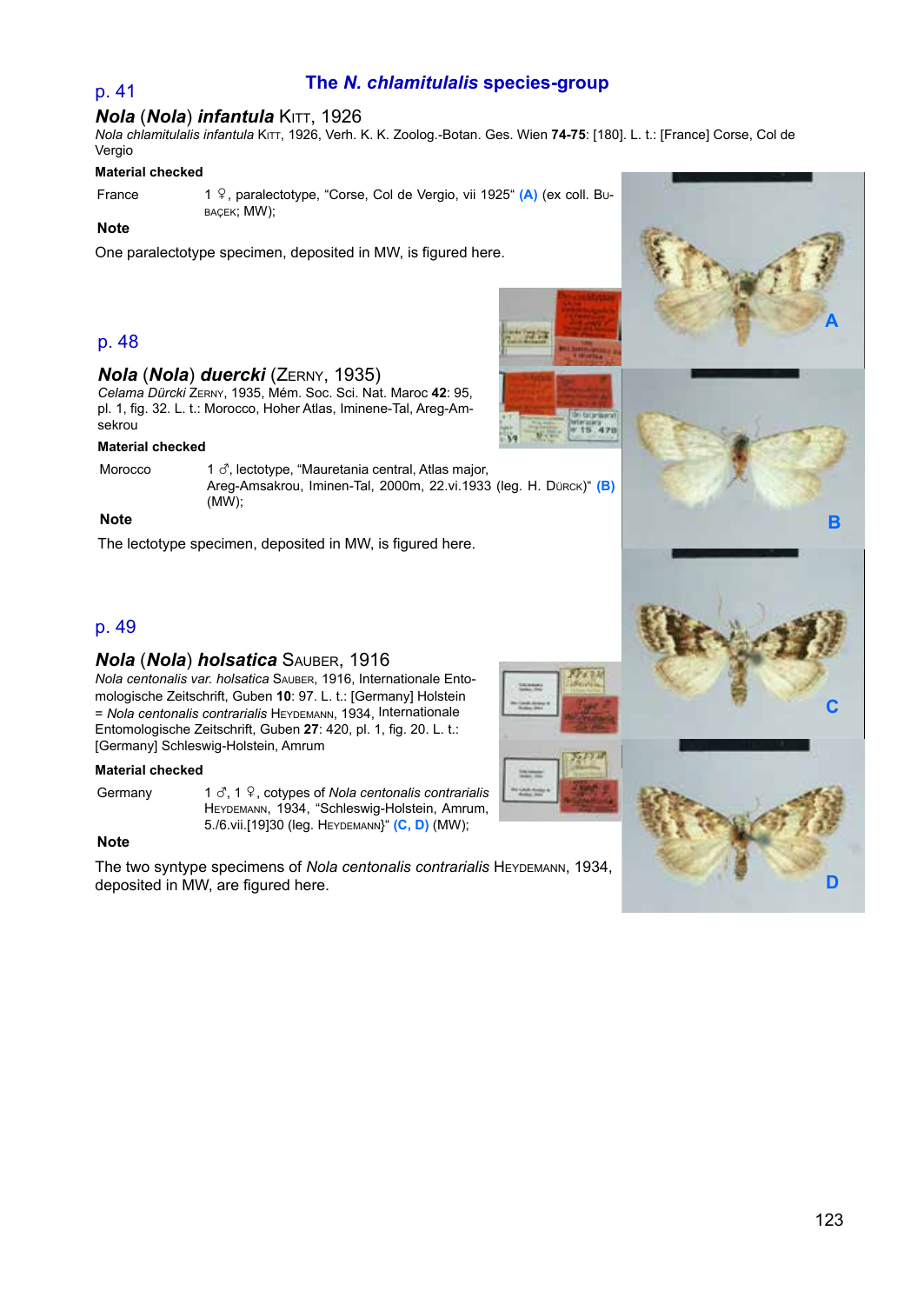## p. 53

## *Nola* (*Nola*) *karelica tigranula* Püngeler, 1902

*Nola tigranula* Püngeler, 1902, Dt. Ent. Z. Iris **15**: 141, pl. 6, fig. 9. L. t.: [Turkey] Kasikoporan; [Armenia] Kulp

#### **Material checked**

Turkey 1 9, "Prov. Erzurum, 20 km E of Cat, 39°40'N, 41°07'E, 14.vii.1989 (gen.prep. G. M. Laszlo LG N325) (leg. P. Gyulai & M. Hreblay)" **(A)**  (MW); 2  $\sigma$  $\sigma$ , "Prov. Kars, 7-10 km SE Sarikamis, 2000m, 20.-24. vii.1990 (gen.prep. H. Hacker 21714x **(C)**, <sup>21713</sup>x **(D)**) (leg. H. v.d. Brink & W. de Prins)" **(B)** (ZMUK); 1 x, "Prov. Erzurum, Palandöken Daglari, 2300m 2 km SW of Tasilgüney,

7.viii.1988 (leg. P. Gyulai, M. Hreblay, G. & L. Ronkay)" (HNHM);



## **Distribution**

The subspecies *tigranula* occurs in the Caucasian area, far from the northern area of nominate *N. karelica* Tengström, 1869 (cf. Hacker et al, 2012: distribution map 9,). In NE Turkey and probably also elsewhere it seems to more

widespread than was indicated by the rather few previous records given in the Revision.



**E**

**F**



## p. 61

## *Nola* (*Nola*) *acutula* Püngeler, 1902

*Nola acutula* Püngeler, 1902, Dt. Ent. Z. Iris **15:** 159, pl. 6, fig. 8. L. t.: [China] [Xinjiang] Aksu

= *Nola gmasiensis* Zolotuhin, 1994, Zoologicheskii Zhurnal **73** (10): 62-71. L. t.: Uzbekistan, Chatkal Reserve, 1250m, 60 km ESE Tashkent

#### **Material checked**

Uzbekistan 2<sup>99</sup>, paratypes of *Nola gmasiensis* Zolotuhin, 1994, "Chatkal Reserve, 1250m, 60 km ESE Tashkent, 29.v.1992, 31.v.1992 (gen.prep. H. HACKER 203399, 203409) (leg. V. ZOLOTUHIN)" **(E, F)** (MW);





Turkestanian element, known from W China and the adjacent areas of Tadjikistan, Uzbekistan, Turkemistan.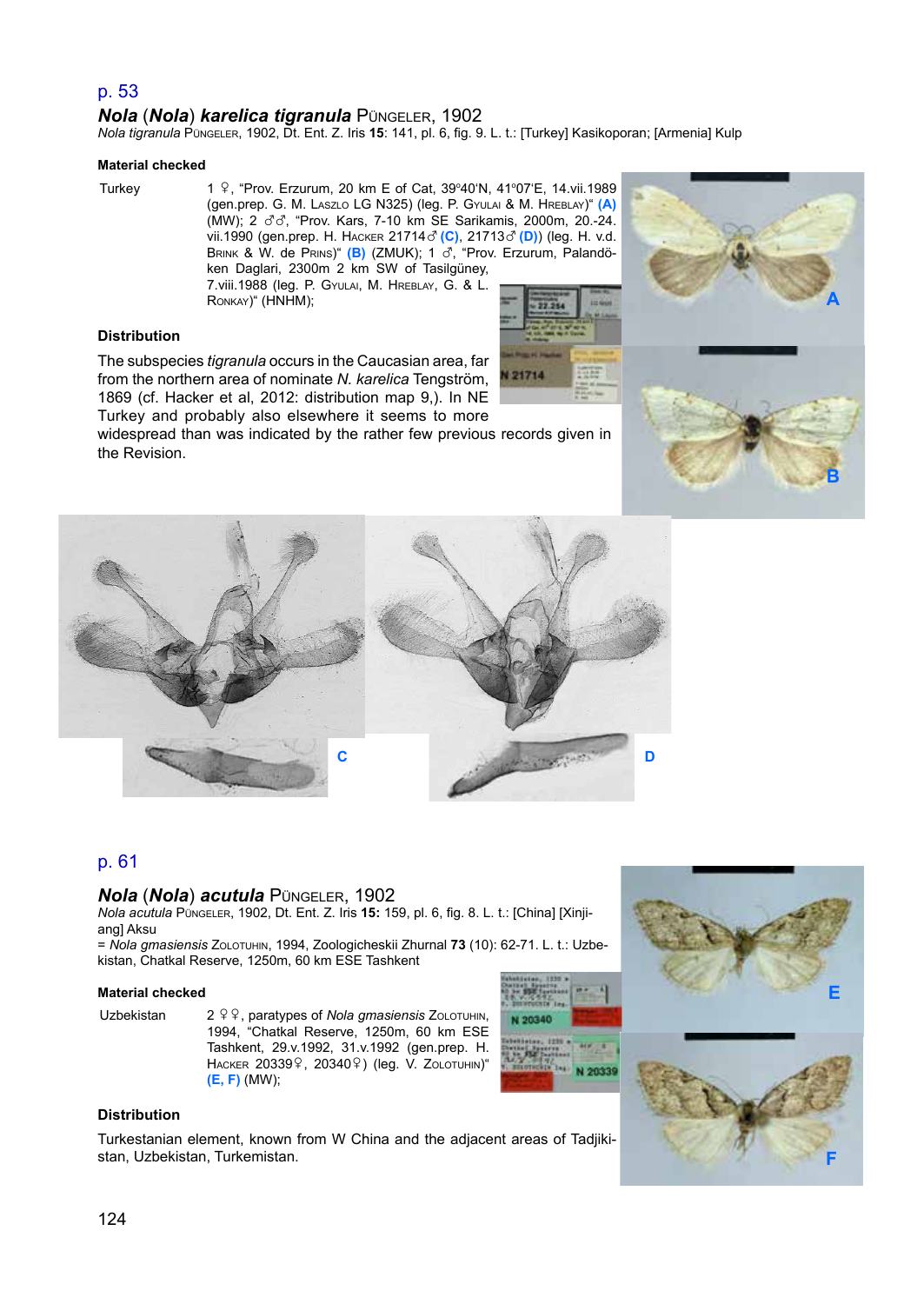## p. 75 **The** *N. squalida* **species-group**

## *Nola* (*Nola*) *politzari* Hacker, 2012

*Nola politzari* Hacker, 2012, Esperiana **17**: 75, figs A-C, adults, figs D-F, male and female genitalia. L. t.: Burkina Faso, Folonzo am Fluss, Comoe

#### **Material checked**

| Sierra Leone | 1 º, "Sierra Leone (leg. W. G. CLEMENTS)" (A) (BMNH);                                       |
|--------------|---------------------------------------------------------------------------------------------|
| [Malawi]     | 1 $\sigma$ , "Ft. Johnston, ii-iii [18]96 (gen.prep. H. HACKER 19915 $\sigma$ (C) (leg.     |
|              | P. RENDALL)" (EX ROTHSCHILD Bequest, BMNH);                                                 |
| Nigeria      | 1 $\sigma$ , "S. Nigeria, Ilesha (leg. Capt. Нимрнке $\gamma$ " (ех Rотн $\gamma$ сни Веди- |
|              | est. BMNH):                                                                                 |
| Angola       | 1 $9$ , "Cubal R., iii [18]99 (leg. PENRICE)" (A) (BMNH);                                   |

### **Distribution**

Until now, only known from Burkina Faso, but it is much more widespread in the adjacent West African countries including Nigeria and Sierra Leone, even from Angola and Malawi in Central Africa.



## p. 77

## *Nola* (*Nola*) *kihonda* Hacker, 2012

*Nola kihonda* Hacker, 2012, Esperiana **17:** 77, figs A, B, adults, fig. C, female genitalia. L. t.: Tanzania, Morogoro District & Town, Kihonda, 500m

## **Material checked**

[Malawi] 2  $\partial \partial$ , "Nyassaland, Below Chivomo, 2.viii.[18]99 (gen.prep. H. HAcker 19913x, <sup>19911</sup>x **(F)**) (leg. E. M. de Jersey)" **(D, E)** (BMNH);

## **Male Genitalia**

The male genitalia of *N.* (*N.*) *kihonda* have not been described previously

Similar to those of the closely related congeners *N. politzari*, *N. jarzabekae* and *N. afrotaeniata*. Harpe thin and slender; aedeagus without any cornutus.

## **Distribution**

Known at present from Tanzania and Malawi.













**B**

**D**

**A**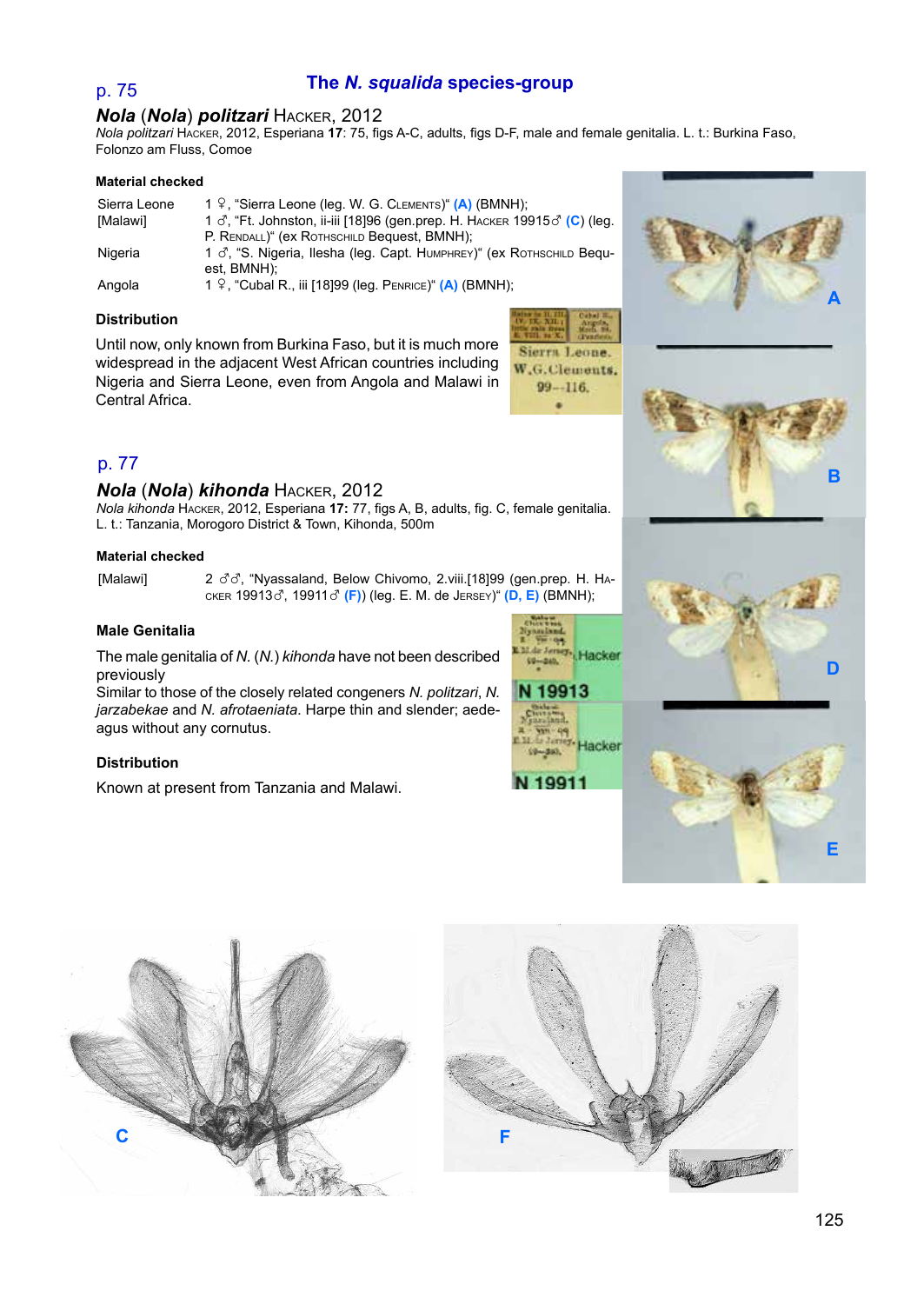## *Nola* (*Nola*) *ansorgei* **spec. nov.**

## **Type material**

Holotype:  $\sigma$ , "N. Angola, N'Dalla Tando, 2.700 feet, 28.xi.1908 (gen.prep. H. HACKER <sup>19880</sup>x **(D)**) (leg. W. S. Ansorge)" **(A)** (BMNH);

**Paratypes**:  $2 \text{ } \text{C} \text{C}$ , "[Angola], Cubal R., iii, iv [18]99 (gen.prep. H. HACKER 19897 $\text{C}$ , 19898  $\vec{C}$  (**E, F)**) (leg. PENRICE)" (**B, C)** (ex ROTHSCHILD Bequest, BMNH);

Locus typicus: N. Angola, N'Dalla Tando, 2.700 feet.

Derivatio nominis: The species is named after William John Ansorge (1850-1913) who was a British traveller and zoologist. Born in Bengal, he travelled extensively in Africa. There are dozens of African

N 19880 birds, fishes and also butterflies and moths named after him.

**N 19898** 

N 19897

## **Diagnosis and description**

Wingspan of the holotype and also both paratype specimens 12.0 mm. Antennae of male and labial palps of the holotype undiscernable because of mould formation.

Antennae of male of the paratypes fasciculate; labial palps short, porrect. Coloration and pattern similar to those of many congeners of the *N. squalida* species group, but most like those of the preceding *N. politzari* and *N. kihonda*. Compared with them, all parts of *N. ansorgei* spec. nov. appear overlaid with sooty-black and suffused, including the hindwings which are greyish instead of

pure white. Discal spot clearly, postmedian fascia slightly discernable. Crosslines as in the closest congeners, but paler whitish on a dark background instead of black on a whitish background. Post- and antemedian fasciae rather straight, median field broad and partly dark mocha-brown to nearly black. Underside of the wings like that of the upperside, but unmarked.

## **Male genitalia**

Similar to those of *N. politzari* and *N. kihonda*, distinguished as follows:

- both sections of the bilobed valva markedly shorter;
- clasper-harpe complex more strongly developed and more heavily sclerotised;
- aedeagus rather wide with one strong, thorn-shaped cornutus.

## **Female genitalia**

**Unknown** 

## **Distribution**

So far only known from the two localities in Angola listed above.





**C**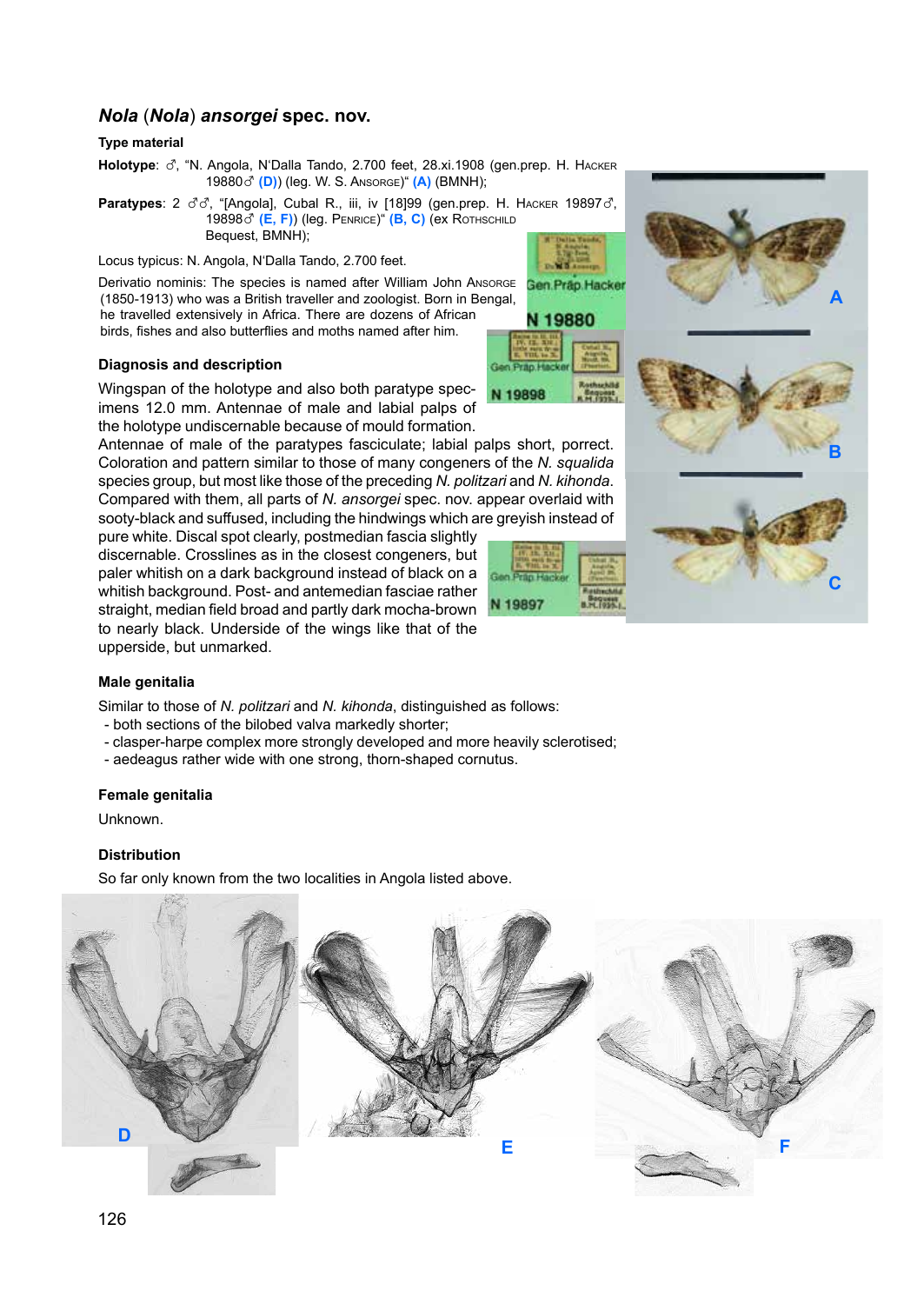## **The** *N. meridionalis* **species-group**

## *Nola* (*Nola*) *sarniensis* (van Son, 1933)

*Celama sarniensis* van Son, 1933, Ann. Transvaal Mus. **15**: 106, pl. 8, fig. 4. L. t.: RSA, Natal, Sarnia

## **Material checked**

p. 91

RSA 1  $\sigma$ . "KwaZulu-Natal, Entumeni Nature Reserve, Foz5 Scarp forest/ grassland, 683m, 28º53'10.9'' S, 31º22'38.3'' E (gen.prep. Н. Нѧскɛʀ <sup>23239</sup>x **(B)**) (leg. H. S. Staude)" **(A)** (ZSM);

## **Notes**

External appearance and male genitalia are in accordance with the characters given in the original description. Endemic species of the South African woodland and savanna region.





## p. 92

## *Nola* (*Nola*) *lugubris* Hacker, 2012

*Nola lugubris* Hacker, 2012, Esperiana **17**: 92, fig. A, adult, figsB, male genitalia. L. t.: Uganda, Eastern Region, Mt. Elgon, Umg. Bukwo

1192

21193

## **Material checked**

Ethiopia 2  $\sigma \sigma$ , "Oromia, 6 km ESE Jimma, 1850m, 30.x.2010, 07°39'34" N, 200, Oroma, o km ESE chimia, 1999, 1, 2012, 2010, 01 0304 R,<br>36°53'20" E (gen.prep. H. Hacker 21192*3*' (E), 21193*3*' (F)) (leg. J. de Freina, H. Hacker, H. Peks & H.-P. Schreier)" **(C, D)** (coll. H. Hacker, ZSM);

## **Notes**

*N. lugubris* is the East African sister species of the South African *N. sarniensis*, very similar in habitus, but different in the characters of the male genitalia:

- both parts of the divided valva longer and more slender;
- aedeagus shorter and broader;

- cornutus of the vesica thorn-shaped, curved and with sharp peak.

### **Notes**

Known from Uganda and Ethiopia.